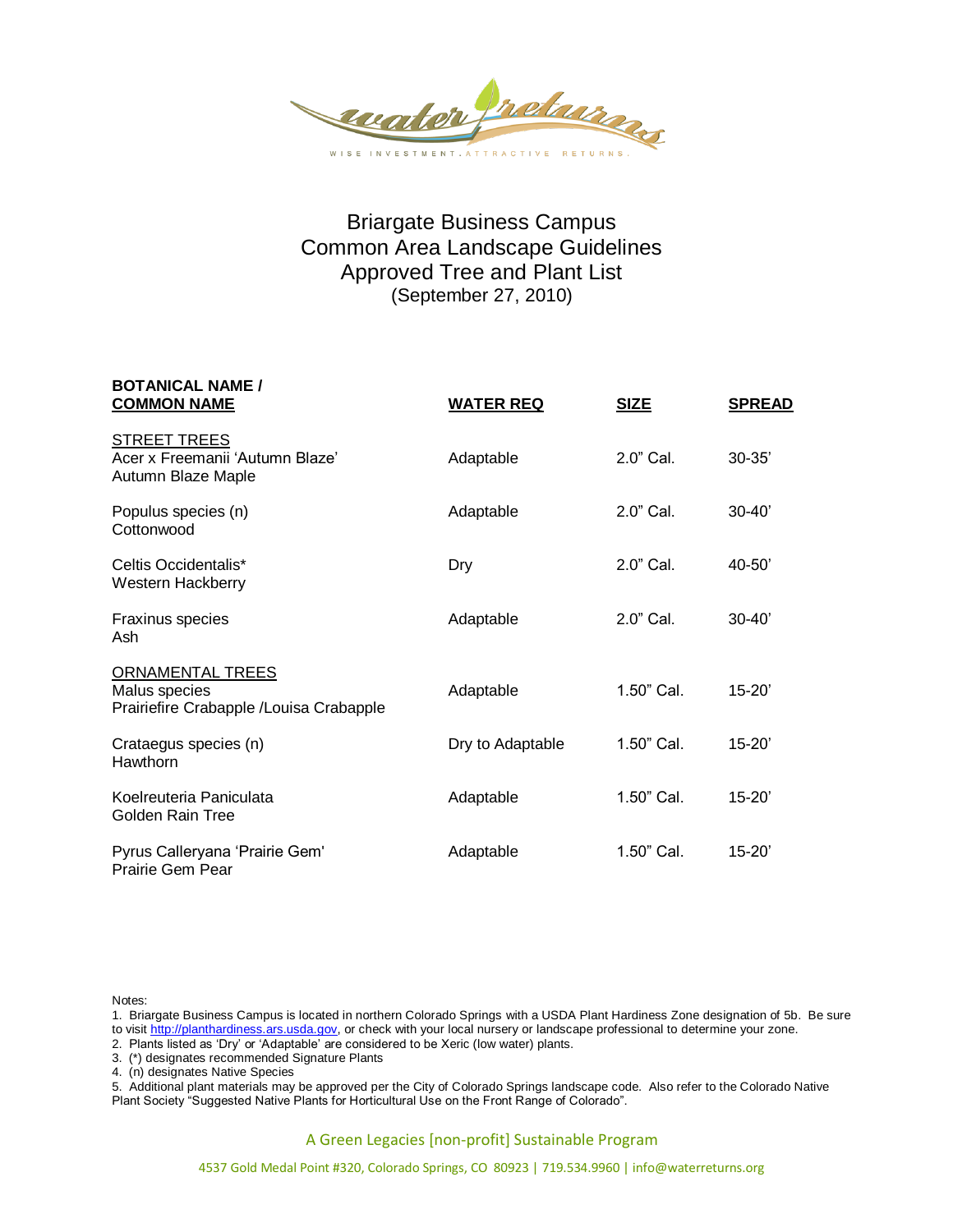| <b>BOTANICAL NAME /</b><br><b>COMMON NAME</b>                                     | <b>WATER REQ</b> | <b>SIZE</b> | <b>SPREAD</b> |
|-----------------------------------------------------------------------------------|------------------|-------------|---------------|
| <b>EVERGREEN TREES</b><br>Picea Pungens (n)<br>Blue Spruce*                       | Adaptable        | $8 - 10'$   | $30 - 40'$    |
| Pinus Flexilis (n)<br><b>Flexible Pine</b>                                        | Dry to Adaptable | $8 - 10'$   | $10 - 20'$    |
| Pinus Ponderosa (n)<br>Ponderosa Pine                                             | Dry to Adaptable | $8 - 10'$   | $30 - 40'$    |
| Pinus Nigra<br><b>Austrian Pine</b>                                               | Dry to Adaptable | $8 - 10'$   | $30 - 40'$    |
| Pinus Edulis (n)<br>Pinon Pine                                                    | Dry to Adaptable | $8 - 10'$   | $12 - 15'$    |
| <b>Pinus Sylvestris</b><br>Scotch Pine                                            | Adaptable        | $8 - 10'$   | 20-30'        |
| <b>SHRUBS (Partial Shrub List)</b><br>Amorpha Canescens*<br>Leadplant             | Dry              | 5 Gal.      | $4 - 6'$      |
| Buddleja Davidii Nanhoensis 'Petite Plum'<br><b>Compact Purple Butterfly Bush</b> | Dry to Adaptable | 5 Gal.      | $4 - 6'$      |
| Chamaebatiaria Millefolium<br>Fernbush                                            | Dry              | 5 Gal.      | $1 - 4'$      |
| Cytisus species*<br><b>Broom</b>                                                  | Dry to Adaptable | 5 Gal.      | Varies        |
| Fallugia Paradoxa<br>Apache Plume                                                 | Dry to Adaptable | 5 Gal.      | $4 - 6'$      |
| Juniperus Horizontalis species.<br>Horizontal Juniper species                     | Dry to Adaptable | 5 Gal.      | $2 - 3'$      |
| Juniperus Scopulorum<br>Rocky Mtn. Juniper                                        | Dry to Adaptable | 15 Gal.     | $4 - 6'$      |
| Perovskia Atriplicifolia<br><b>Russian Sage</b>                                   | Dry to Adaptable | 5 Gal.      | $3-4'$        |

Notes:

1. Briargate Business Campus is located in northern Colorado Springs with a USDA Plant Hardiness Zone designation of 5b. Be sure to visit <u>http://planthardiness.ars.usda.gov</u>, or check with your local nursery or landscape professional to determine your zone.

2. Plants listed as 'Dry' or 'Adaptable' are considered to be Xeric (low water) plants.

3. (\*) designates recommended Signature Plants

4. (n) designates Native Species

5. Additional plant materials may be approved per the City of Colorado Springs landscape code. Also refer to the Colorado Native Plant Society "Suggested Native Plants for Horticultural Use on the Front Range of Colorado".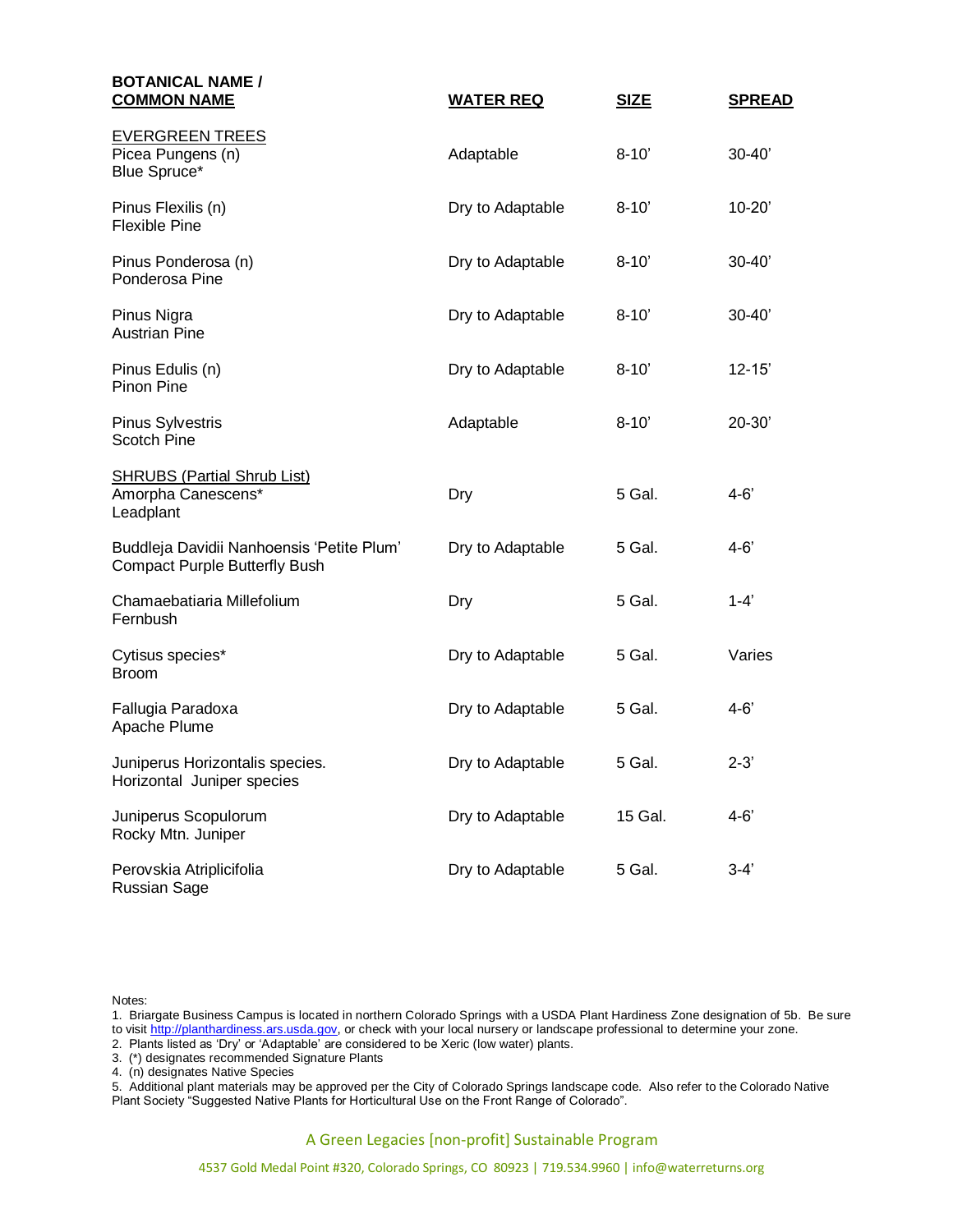| <b>BOTANICAL NAME /</b><br><b>COMMON NAME</b>                                             | <u>WATER REQ</u> | <b>SIZE</b> | <b>SPREAD</b> |
|-------------------------------------------------------------------------------------------|------------------|-------------|---------------|
| <b>SHRUBS (Partial Shrub List - continued)</b><br>Pinus Mugo 'Pumilo'*<br>Dwarf Mugo Pine | Dry to Adaptable | 5 Gal.      | $3-4'$        |
| Potentilla Fruticosa species<br>Potentilla species                                        | Dry to Adaptable | 5 Gal.      | $3 - 4'$      |
| Prunus Tenella<br>Dwarf Russian Flowering Almond                                          | Dry to Adaptable | 5 Gal.      | $2 - 4'$      |
| Rosa X species<br><b>Red Shrub Rose</b>                                                   | Dry to Adaptable | 5 Gal.      | $4 - 6'$      |
| Rosa X species<br><b>White Rose</b>                                                       | Dry to Adaptable | 5 Gal.      | 4-6'          |
| <b>Native Species:</b><br>Physocarpus Monogynus<br>Mountain Ninebark*                     | Dry to Adaptable | 5 Gal.      | $3 - 4'$      |
| Chrysothamnus Nauseosus<br>Rabbitbrush species                                            | Dry to Adaptable | 5 Gal.      | $3 - 6'$      |
| Symphoricarpos Albus<br>Snowberry                                                         | Dry to Adaptable | 5 Gal.      | $1 - 3'$      |
| Cornus Stolonifera<br>Redosier Dogwood                                                    | Adaptable        | 5 Gal.      | $3 - 6'$      |
| ORNAMENTAL GRASSES<br>Calamagrostis Acu. 'Karl Foerster'*<br><b>Feather Reed Grass</b>    | Adaptable        | 5 Gal.      | $2 - 5'$      |
| Festuca Glauca<br><b>Blue Fescue</b>                                                      | Dry to Adaptable | 5 Gal.      | $8 - 12"$     |
| Helictotrichon Sempervirens*<br><b>Blue Avena Grass</b>                                   | Low              | 5 Gal.      | $2 - 3'$      |
| Saccharum Ravennae<br><b>Silver Plume Grass</b>                                           | Adaptable        | 5 Gal.      | $3-4'$        |
| Schizachyrium Scoparium (n)*<br>Little Bluestem                                           | Dry to Adaptable | 5 Gal.      | $1 - 2'$      |
| Sorghastrum Avenaceum (n)*<br><b>Indian Grass</b>                                         | Dry to Adaptable | 5 Gal.      | $1 - 2'$      |

Notes:

1. Briargate Business Campus is located in northern Colorado Springs with a USDA Plant Hardiness Zone designation of 5b. Be sure to visit <u>http://planthardiness.ars.usda.gov</u>, or check with your local nursery or landscape professional to determine your zone.

2. Plants listed as 'Dry' or 'Adaptable' are considered to be Xeric (low water) plants.

3. (\*) designates recommended Signature Plants

4. (n) designates Native Species

5. Additional plant materials may be approved per the City of Colorado Springs landscape code. Also refer to the Colorado Native Plant Society "Suggested Native Plants for Horticultural Use on the Front Range of Colorado".